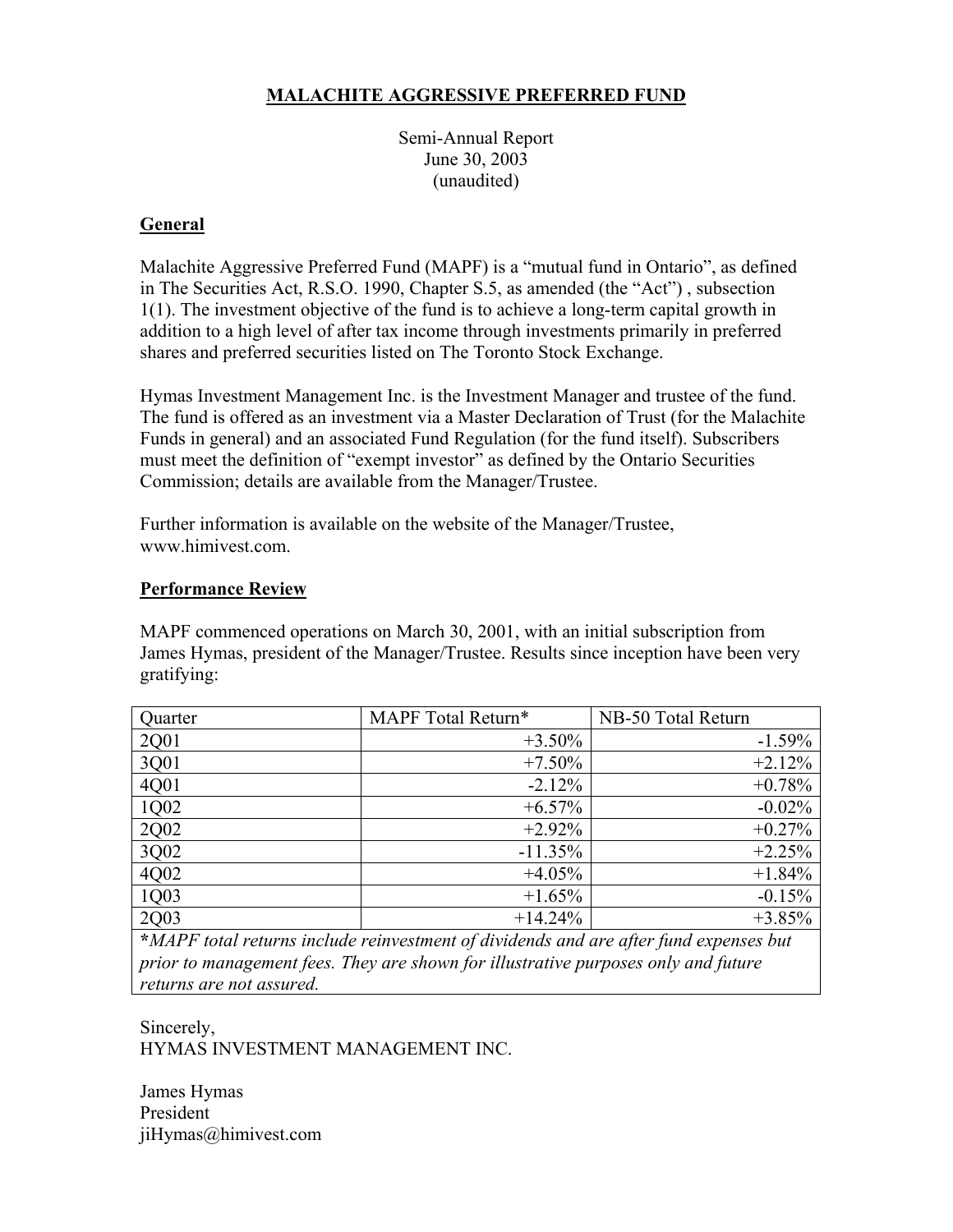## **SIGNIFICANT ACCOUNTING POLICIES**

## **Portfolio Valuation**

Investments are stated at market value. For securities held long, this value is usually determined by the last bid price on the Toronto Stock Exchange on the Valuation Date: further details are contained in the Master Declaration of Trust.

### **Investment Transactions and Investment Income**

Investment transactions are accounted for on the trade date. Dividend income is recorded on the ex-dividend date.

## **Tax Status**

It is the intention of the Trustee that sufficient income and net realized capital gains of the fund will be payable to unitholders in each taxation year so that the fund will not be liable for tax under Part I of the Tax Act.

## **Organization Costs**

Costs incurred in the organization of the fund will be amortized over a period of 60 months from the date of recognition. Costs will be recognized within 12 months of the commencement of fund operations.

#### **Declaration of Trust**

Further details of fund valuation are contained in the Master Declaration of Trust, available on application to the Manager/Trustee.

## **Portfolio of Investments**

|               |                                                             | <b>Book</b> | Market  | Percent   |
|---------------|-------------------------------------------------------------|-------------|---------|-----------|
| <b>Shares</b> | Security                                                    | Value       | Value   | of        |
|               |                                                             |             |         | Portfolio |
| 5300          | Bombardier Fixed-Reset Pr Series 3 (BBD.PR.D)               | 75,466      | 98,315  | 26.8%     |
| 100           | Westcoast Energy Inc. 5.50% 1st Pr Series '7'<br>W.PR.H)    | 2,419       | 2,370   | $0.6\%$   |
| 2000          | Brascan Corporation Cl'A' Pr Series 2 (BNN.PR.B)            | 38,658      | 38,640  | 10.5%     |
| 400           | Coastal Income Corp Senior Pr (DIV.PR.A)                    | 10,412      | 10,544  | 2.9%      |
| 2800          | Enbridge Inc. 7.60% Pr Securities (ENB.PR.B)                | 72,020      | 71,904  | 19.6%     |
| 3000          | Power Financial FR Cum Rdm Pr Ser A (PWF.PR.A)              | 69,802      | 69,750  | 19.0%     |
| 2900          | Power Financial Corp. 5.90% Series 'F' 1st Pr<br>(PWF.PR.G) | 75,351      | 75,487  | 20.6%     |
|               | <b>Total</b> (May not add precisely due to rounding)        | 344,128     | 367,010 | 100.00%   |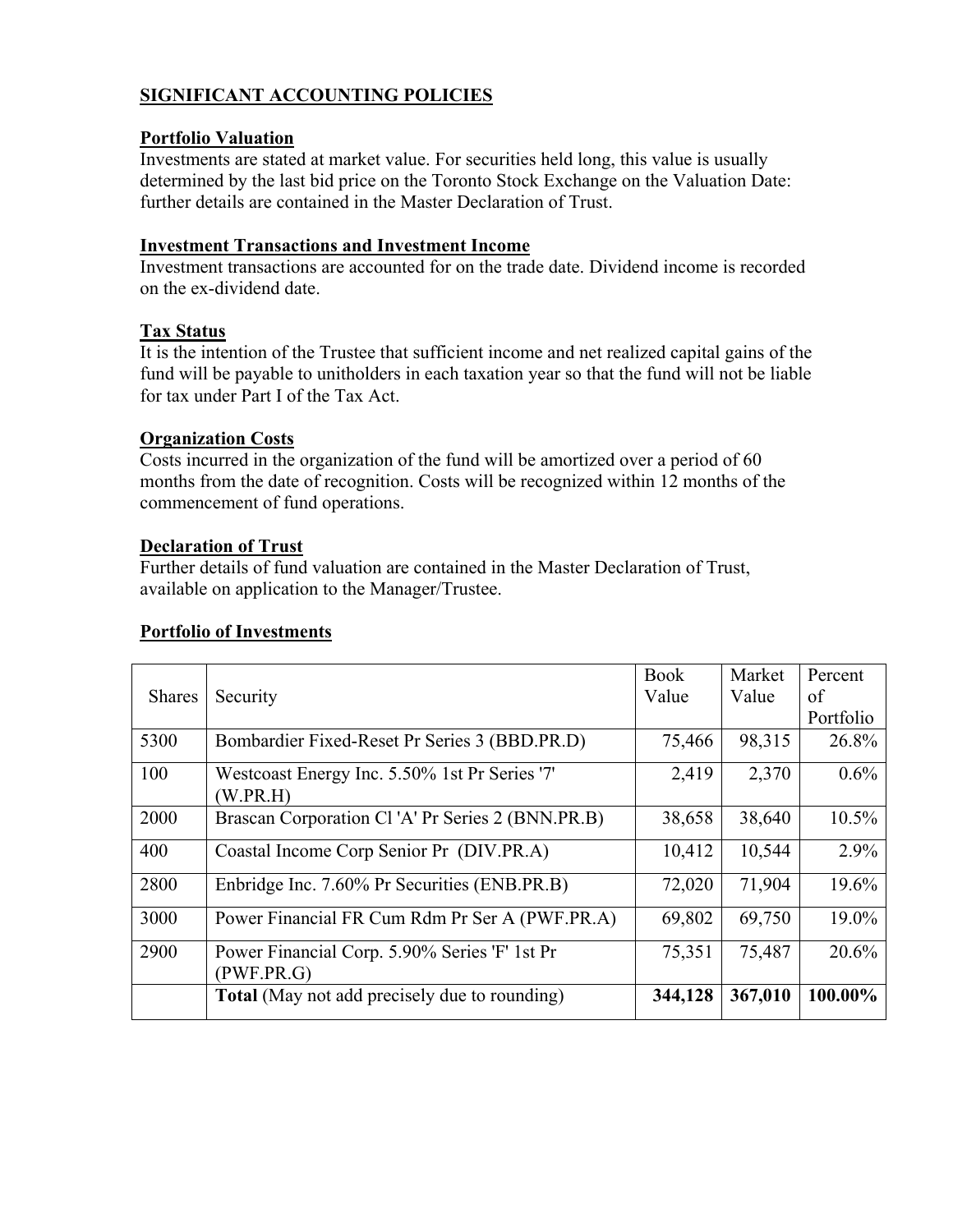# **Balance Sheet**

| <b>Assets</b>                              |           |
|--------------------------------------------|-----------|
| <b>Investments at Market Value</b>         | 367,010   |
| Cash                                       | 0         |
| Dividends Due                              | 34        |
| Due From Dealers                           | 58,463    |
| Deferred Organization Cost                 | 880       |
| <b>Total Gross Assets (after rounding)</b> | 426,387   |
|                                            |           |
| <b>Liabilities</b>                         |           |
| <b>Margin Borrowing</b>                    | 9404      |
| <b>Accounts Payable</b>                    | 6,696     |
| <b>Accrued Expenses</b>                    | (130)     |
| Due to Dealers                             | 0         |
| <b>Total Gross Liabilities</b>             | 15,970    |
|                                            |           |
| <b>Net Assets</b>                          |           |
| Paid-in Capital                            | 375,398   |
| <b>Retained Earnings (Loss)</b>            | (13, 118) |
| Net Realized Gain (Loss) on Investments    | 24,711    |
| Net Unrealized Gain (Loss) on Investments  | 22,882    |
| Allowance for Coupon Receipts (note)       | 544       |
| <b>Total Net Assets</b>                    | 410,417   |

Units Issued and Outstanding: 38,036.9388 Net Asset Value Per Unit: \$10.7900 **Statement of Operations**

| <b>Investment Income</b>                        |         |
|-------------------------------------------------|---------|
| Dividends                                       | 9,757   |
| Interest                                        | 1,819   |
| <b>Total Investment Income</b>                  | 11,576  |
|                                                 |         |
| <b>Expenses</b>                                 |         |
| Amortization of Organization Cost               | 160     |
| Legal & Audit                                   | 3,000   |
| Expenses covered by HIMI                        | (2,258) |
| <b>Total Expenses</b>                           | 902     |
| <b>Net Investment Income</b>                    | 10,674  |
| <b>Net Realized Gain (Loss) on Investments</b>  | 24,712  |
| <b>Allowance for Coupon Receipts (note)</b>     | 544     |
| <b>Change in Unrealized Gain (Loss) on</b>      | 21,272  |
| <b>Investments</b>                              |         |
| Net Increase (Decrease) in net assets resulting | 57,202  |
| from operations                                 |         |